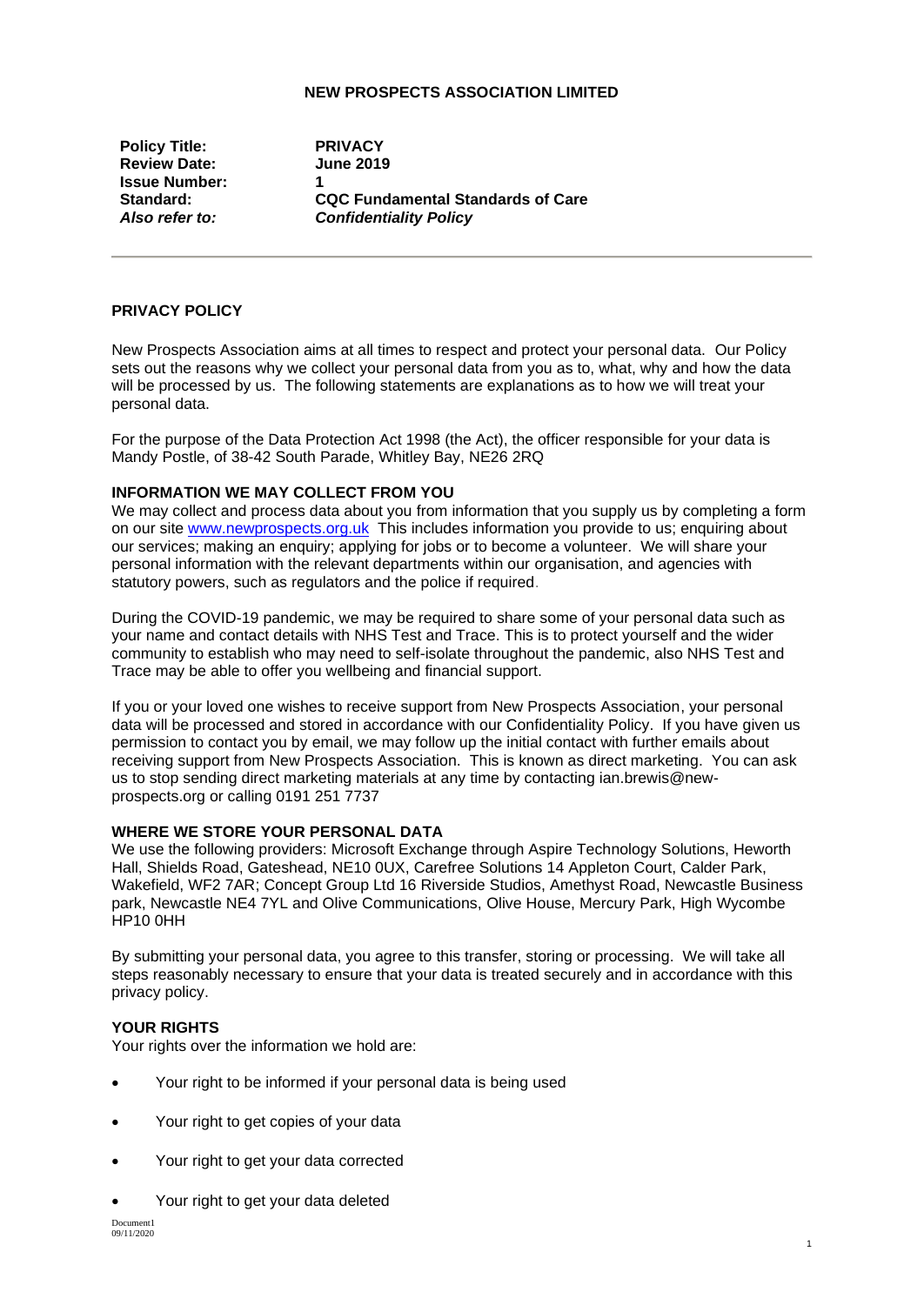• Your right to limit how the organisation uses your data